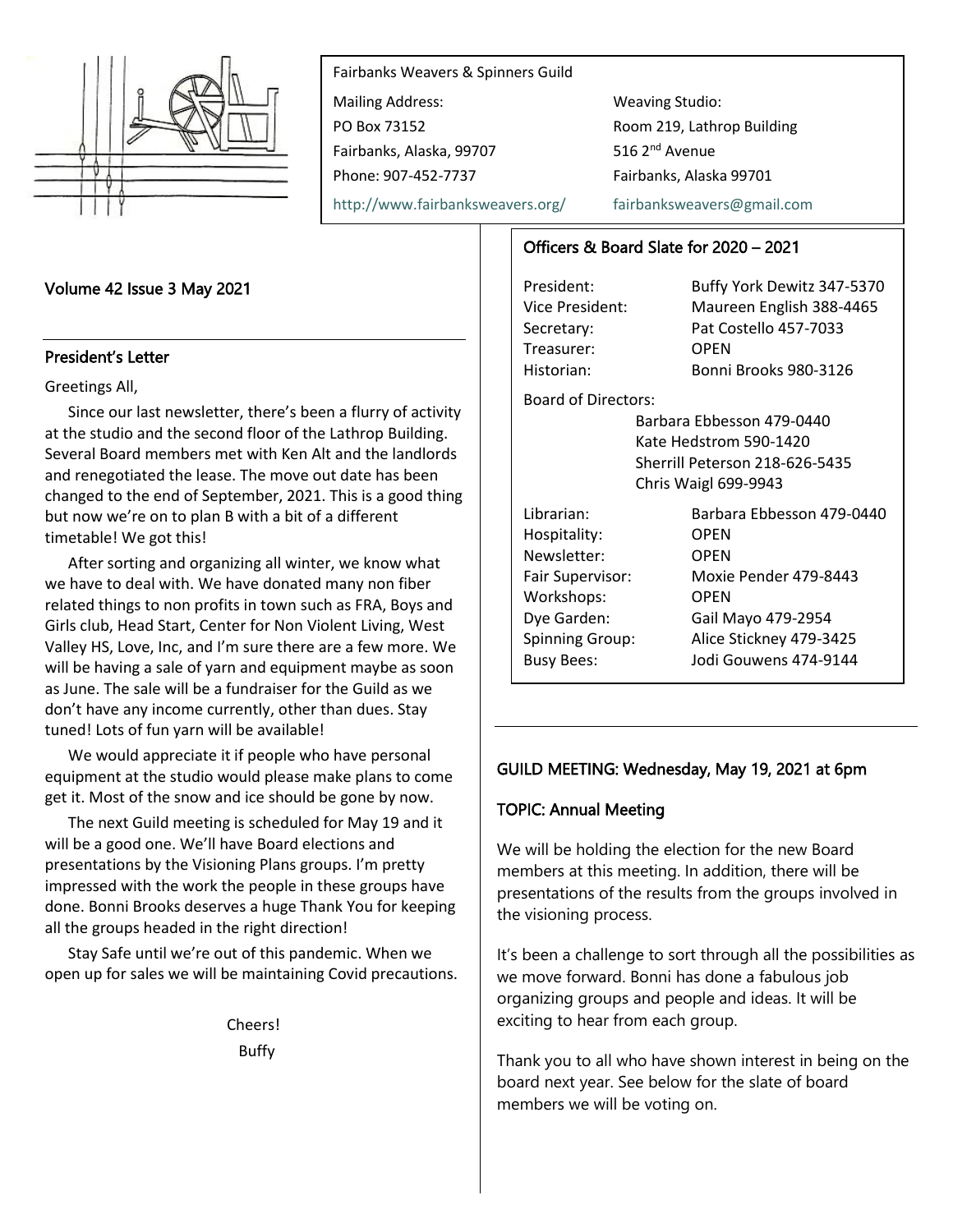#### Officers and Board Slate for 2021-2022

Historian: OPEN

# President: Buffy York Dewitz Vice President: Bonni Brooks Secretary: Pat Costello Treasurer: Maureen English

### Board of Directors:

Kate Hedstrom Chris Waigl Amy Mackinaw Helen Howard Claire Spann

Librarian: OPEN Hospitality: OPEN Newsletter: OPEN Fair Supervisor: Moxie Pender Workshops: OPEN Dye Garden: Gail Mayo Spinning Group: Alice Stickney Busy Bees: Jodi Gouwens

We will be using Zoom's polling feature for the election, so your vote will be anonymous. Here's the link for the meeting. We will also send an email closer to the day of the meeting.

# Join Zoom Meeting

[https://us02web.zoom.us/j/86807713661?pwd=bzQwNWl](https://us02web.zoom.us/j/86807713661?pwd=bzQwNWlXTlUwbTR4Nk1GRlA5YXZIZz09) [XTlUwbTR4Nk1GRlA5YXZIZz09](https://us02web.zoom.us/j/86807713661?pwd=bzQwNWlXTlUwbTR4Nk1GRlA5YXZIZz09)

Meeting ID: 868 0771 3661 Passcode: 935651 One tap mobile +12532158782,,86807713661#,,,,\*935651# US (Tacoma) +16699006833,,86807713661#,,,,\*935651# US (San Jose)

Dial by your location +1 253 215 8782 US (Tacoma) +1 669 900 6833 US (San Jose) +1 346 248 7799 US (Houston) +1 312 626 6799 US (Chicago) +1 929 205 6099 US (New York) +1 301 715 8592 US (Washington DC) Meeting ID: 868 0771 3661 Passcode: 935651 Find your local number: <https://us02web.zoom.us/u/ksieL2h6b>

#### Tanana Valley State Fair Update

TVSF will be back again this summer, trying again with last year's theme.

Theme: Don't Stop Be-Leafin'

Colors: Purple and Green

Flower: Lupine (plant now to be ready for the fair!)

Vegetable: Spinach

Dates: July 30-August 8

NON-PERISHABLE ENTRY DATES: Saturday, July 24, 1-6pm & Sunday, July 25, 11-2pm.

Pick up your entries on Monday, August 9, 2-6pm.

e a construction of the construction of the Samuel School and the Samuel School and the Samuel School and the

#### Workshop Update

There are currently no guild workshops scheduled. We do have ideas for a couple of workshops this summer and fall, though, so stay tuned! If you'd like to teach a workshop or hear of one you'd like the guild to sponsor, please let us know.

Also, keep an eye out for more workshops in the future at Calypso Farm[, https://calypsofarm.org/](https://calypsofarm.org/) and A Weaver's Yarn,<http://www.aweaversyarn.com/> and, of course, the guild!

#### FWSG General Meetings

The guild is in search of ideas and people to present those ideas at future general meetings. Is there a topic you're interested in learning more about? Is there a person you know who would be great at presenting something of interest to other members? Are you interested in sharing something you enjoy with your fellow guild members? Let us know! We'd love to hear from you!

The June meeting is typically at the dye garden. More information about that soon.

The July meeting is usually a picnic, and the August meeting is Fair setup. We're hoping that these meetings will go as planned this year.

Let us know your thoughts and ideas for meetings during the rest of the year. We need your input!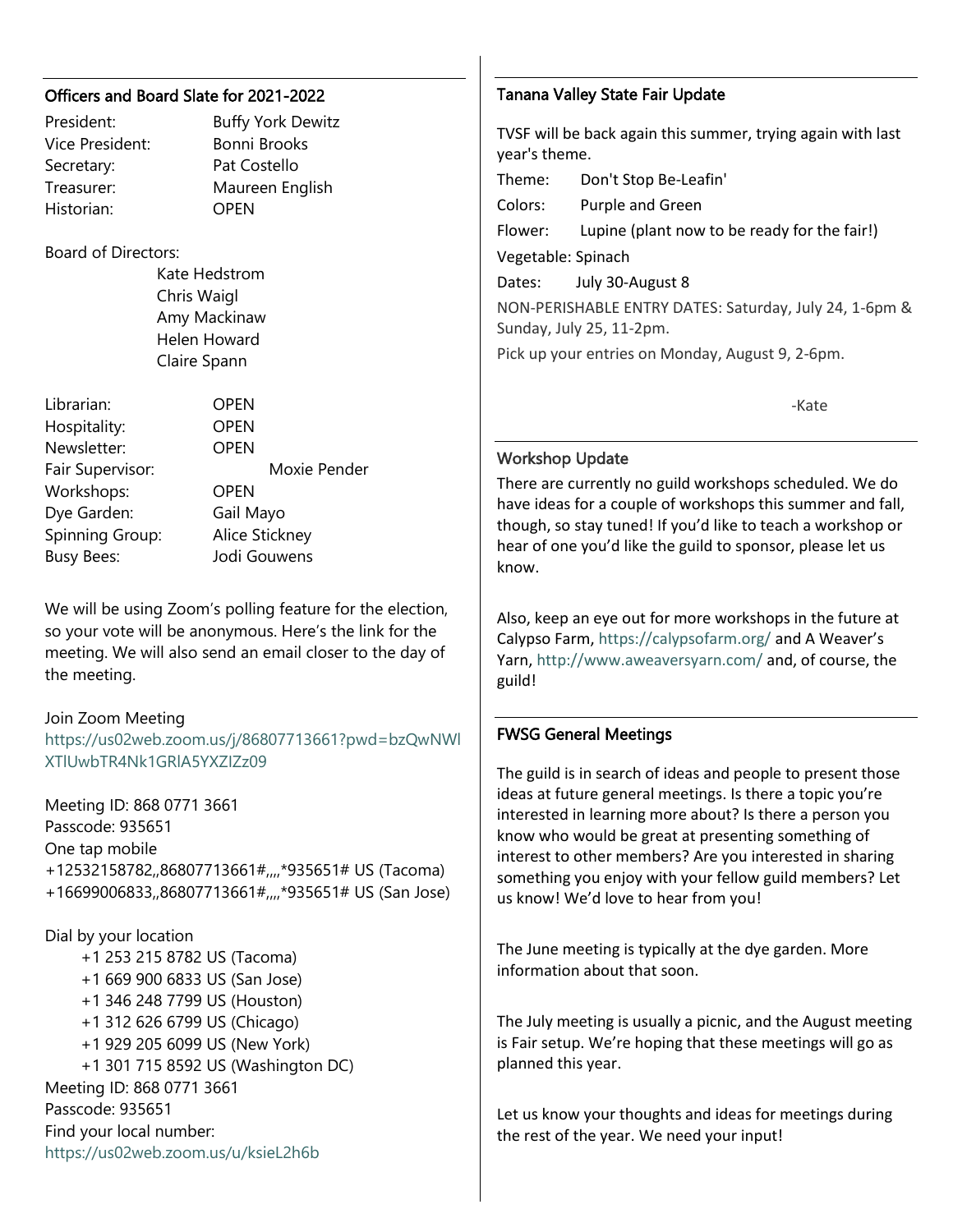#### Studio Update

Are you in need of yarn? Fiber? Furniture? Office supplies? Wall hangings? Knick knacks? Artwork? Hats or masks? Well, you may be in luck. We're almost ready to have members come by the studio to purchase these and many other items. Stay tuned and make sure your membership is current in order to be notified early.

Not sure if your membership is current? Feel free to email the guild at [fairbanksweavers@gmail.com](mailto:fairbanksweavers@gmail.com) and we can check for you. A membership form is also included at the end of this newsletter.

Special THANKS to all who have renewed their membership for the new year! We truly appreciate your support.

Ever wonder how the guild is doing financially? We've decided to add the Financial Reports to our newsletters.



| <b>Fairbanks Weavers &amp; Spinners Guild</b> |         |
|-----------------------------------------------|---------|
| <b>Profit &amp; Loss for Fiscal Year</b>      |         |
| April 2020 to March 2021                      |         |
| Income                                        | 3/31/21 |
| Program Income                                |         |
| <b>Class &amp; Workshop Fees</b>              | 1.200   |
| <b>Total Program Income</b>                   | 1.200   |
| <b>Donations</b>                              |         |
| <b>Individual Cash Donations</b>              | 4,340   |
| <b>Donated Studio Rent</b>                    | 10,644  |
| <b>Total Donations</b>                        | 14.984  |
| Sales of Supplies & Donated Eq                |         |
| Books & Magazines                             | 820     |
| Cards                                         | 130     |
| Fiber                                         | 765     |
| Equip & Furniture                             | 1.050   |
| <b>Small Tools</b>                            | 100     |
| <b>Misc Sales</b>                             | 25      |
| Total Sales of Supplies & Donated Eq          | 2.890   |
| <b>Membership Dues</b>                        | 1.200   |
| Misc Income                                   |         |
| <b>Misc Revenue</b>                           | 113     |
| <b>Total Misc Income</b>                      | 113     |
| <b>Total Income</b>                           | 20.387  |
| Expense                                       |         |
| <b>Facilities and Equipment</b>               |         |
| <b>Studio Rent (covered by donation)</b>      | 10.644  |
| Phone                                         | 187     |
| <b>Total Facilities and Equipment</b>         | 10,831  |
| <b>Contract Services</b>                      |         |
| <b>Instructors</b>                            | 600     |
| <b>Total Contract Services</b>                | 600     |
| <b>Operations</b>                             |         |
| <b>Dues</b>                                   | 60      |
| Postage, Mailing Service                      | 216     |
| <b>Program Supplies</b>                       | 415     |
| <b>Total Operations</b>                       | 691     |
| <b>Business Expenses</b>                      |         |
| <b>Licenses &amp; Permits</b>                 | 100     |
| <b>Total Business Expenses</b>                | 100     |
| <b>Insurance and Banking</b>                  |         |
| <b>Bank &amp; CC fees</b>                     | 7       |
| Insurance - Liability, D&O                    | 488     |
| <b>Total Insurance and Banking</b>            | 475     |
| <b>Total Expense</b>                          | 12,696  |
| let Income                                    | 7,691   |

#### Books and Magazines Are Still Available

We sent out a spreadsheet in March with a list of guild books for sale. Many of those books are still available.

Contact Bonni at [bonontherun@gmail.com](mailto:bonontherun@gmail.com) for more information.

We also have many magazines that are still available. All of the magazines are **free** since we're having a hard time rehoming them. Please email the guild at [fairbanksweavers@gmail.com](mailto:fairbanksweavers@gmail.com) if you're interested in any of these magazines and we can coordinate a way to get them to you. Many are from Penny's personal collection, others have been donated over the years.

#### Available magazines:

 *Spinoff* 1977 onward *Shuttle, Spindle and Dyepot* 1974 onward *Complex Weaver's Journal* 2000 onward *Handwoven* starting in 1979 *Fiberarts* starting 1978 *Threads* 1987 to 2003 *Weaver's Journal* assorted 80's and 90's *Handweaver and Craftsman* assorted 1950's *Prairie Wool Companion* 1980's

Note that *Handweaver and Craftsman* and *Prairie Wool Companion* are more of a collector's item.